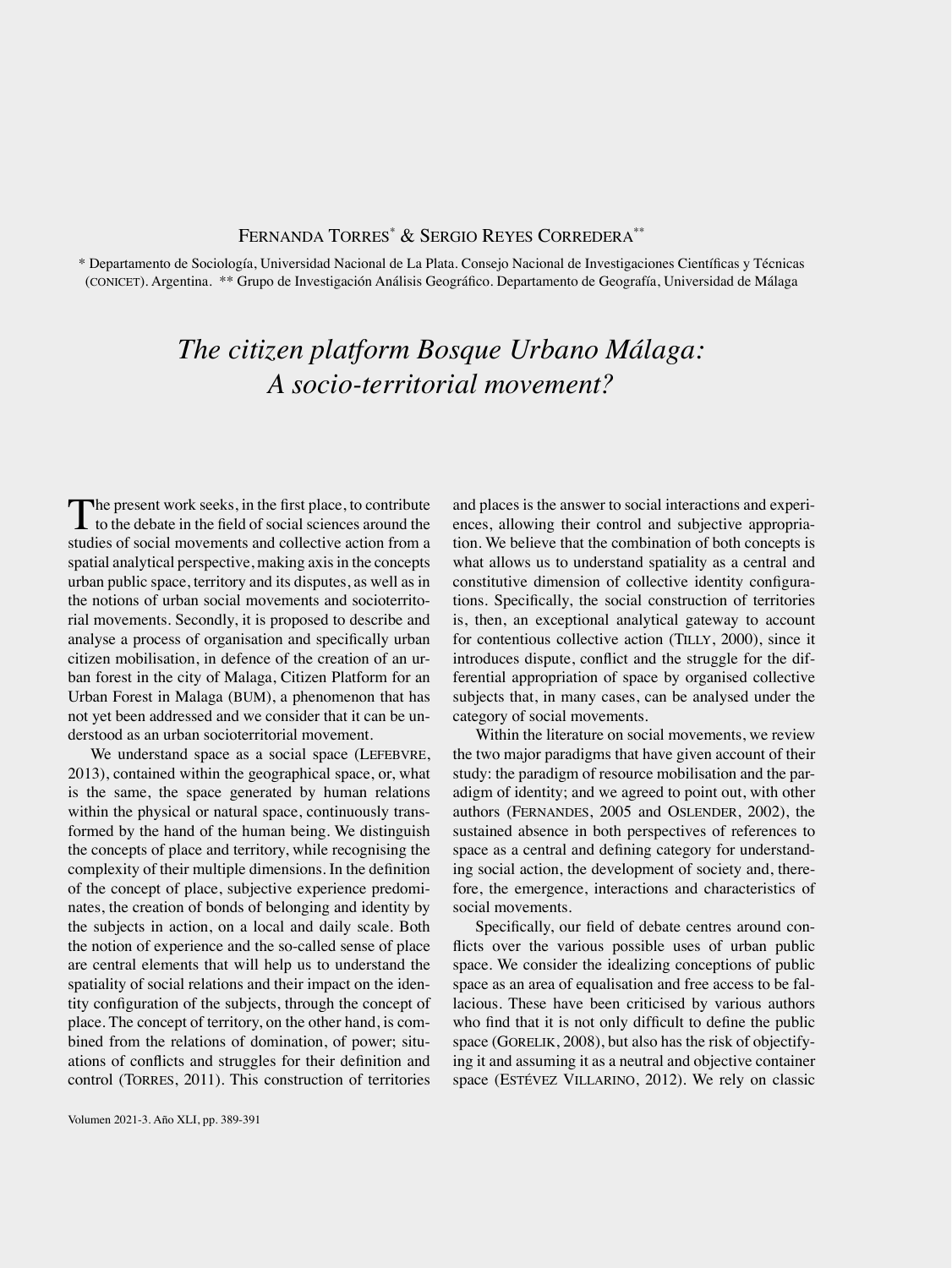authors on these topics such as Henri Lefebvre (1978), Manuel Castells (1986) and David Harvey (2008). Under the idea of the "right to the city", Lefebvre describes the demand for the right of citizens to regain control of the urban forms of their daily life, both against the market and against the state. The organisation of space orders, prescribes, proscribes and hides the social order where there are beneficiaries and excluded.

A case study on BUM is presented, under a qualitative, descriptive and interpretative research modality, which is based on some of the ideas of grounded theory (Glaser and Strauss, 1967). Especially his notions of constant comparison and theoretical saturation are recovered. Following a research period developed during 2017 and 2020, and with subsequent follow-ups, we carried out participant and non-participant observation in different actions and practises of the organisation daily and extradaily. We conducted interviews, in-depth interviews and countless informal conversations with various members of the organisation during participant observation days. It also called for the survey of secondary sources, official data of public institutions related to the subject of studies, as well as local newspapers and material prepared by the organisation itself.

BUM's analysis refers to the dispute over the use of a large area of land in the middle of the city of Malaga, which belonged to REPSOL. This space is in two of the most densely populated districts of the city of Europe and that have a few times of green areas per inhabitant lower than the recommendations of the World Health Organisation. The movement began with a citizens' initiative of two neighbours (Ana and Javier) who decided to propose on the online platform change.org a collection of signatures to transform this area of the city into a real green lung necessary for such a saturated space. The success of the collection of signatures in a short period led to the creation of the citizen platform to request the revocation of the project contemplated in the municipal urban planning for this space: the creation of several skyscrapers, housing blocks and a large shopping centre. This citizen proposal has made us reflect on the city model that is being pursued for Malaga and what is the role of citizen participation in urban processes. It seems that this circumstance is aggravated when the local corporation deactivates a citizen consultation on what the neighbourhood wants for the land of the former REPSOL under the cover of an argument based on the affectation on the public treasury since there is a real estate speculation on these lands and their report to the municipal coffers in the current uncertain times for a megalomaniac project. It

should be added, the support received from multiple local entities and collectives in the field of environmentalism, neighbourhood associations, political and trade union formations, professional groups, and university associations, among others. Currently, the platform carries out a series of activities that link the rest of the neighbourhood with this sustainable movement. These activities are organised through its Assembly and the Table through an urban forest, where the collectives that support the platform participate. Among them have been cycling marches, tree plantations and irrigation or meetings with collectives and public representatives to achieve the objective proposed by the platform.

The composition of the members of the organisation Bosque Urbano Málaga is exclusively voluntary and is structured in two entities for decision-making: the Assembly (citizen participation) and the Table for an urban forest (participation of representatives of groups that support BUM). Both structures are horizontal and open to any person and collective. The financing channels start from voluntary contributions to the sale of merchandising elements of the BUM itself such as T-shirts or ecological shopping bags. Through this decision-making and this way of financing the collective has organised numerous events such as cycling marches, campaigns to support small businesses, discussion, and exhibition forums, etc.

Through the reconstruction and analysis of the practises and senses starring BUM, we consider that it can be understood as an organisation that responds to the definition of an urban socioterritorial movement, considering the centrality of the dispute over the appropriation of an urban territory as its defining data. In response to the proposal of analysis developed in Halvorsen, Fernandes and author (2019) regarding the analysis of the four axes (strategy, institutions, identity and political sociability) through which the construction of territories by organisations can be problematised, we deploy below the conclusions of the analysis of its processing in the case study of this paper.

The characteristics that define the BUM platform allow it to be considered a horizontal organisation, with an open and flexible operation that allows it to coordinate actions with diverse and heterogeneous actors: university, political parties, NGOs, professional associations, neighbourhood organisations, etc. In this coordination, the search for organisational resources, legitimacy and mobilisation capacity to give visibility and strength to the main demand, that is the construction of an urban forest in a certain location available in the city of Malaga prevails. A city with particular characteristics, very densely